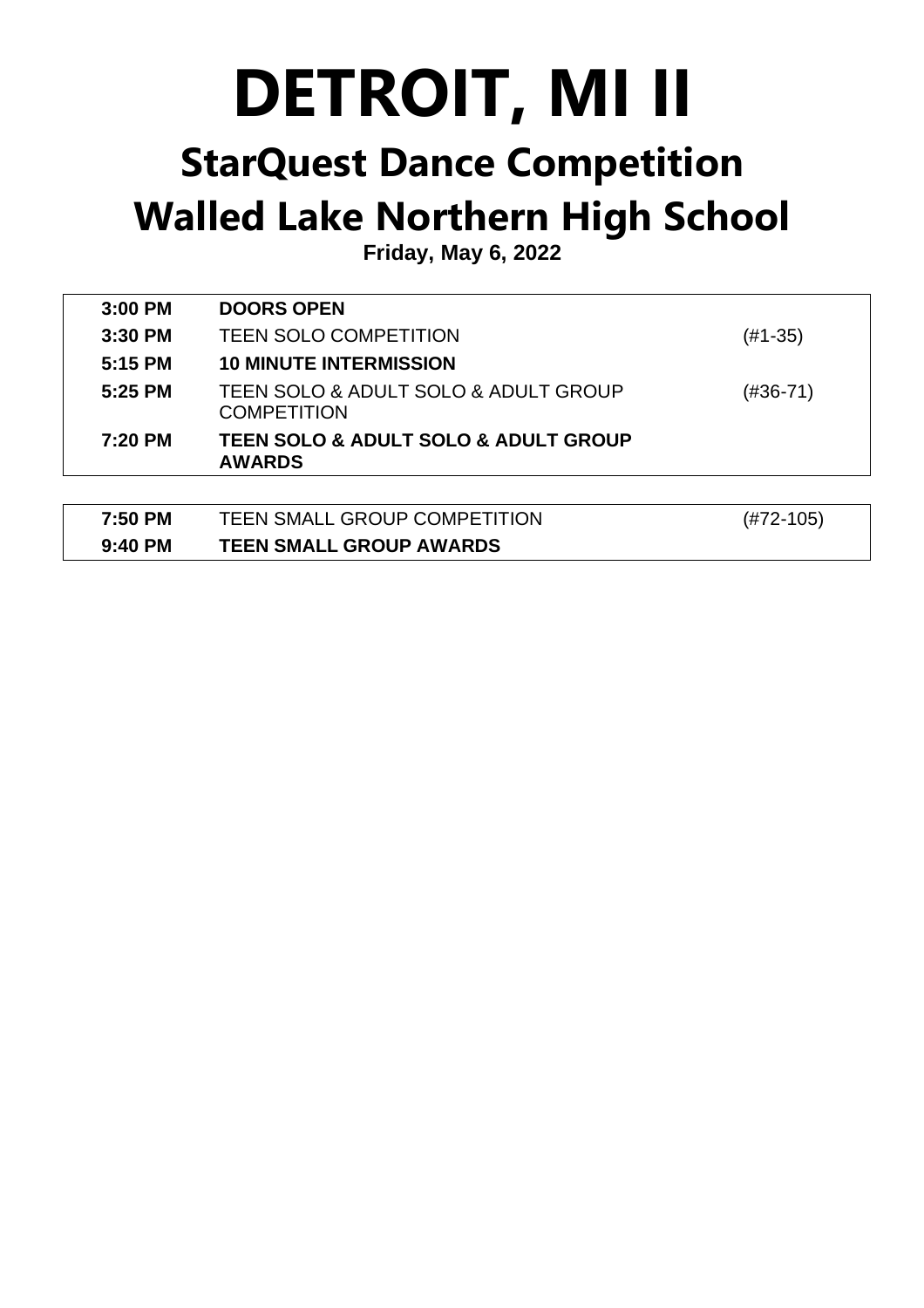## **DETROIT, MI II StarQuest Dance Competition Walled Lake Northern High School**

**Saturday, May 7, 2022**

| 7:00 AM   | <b>DOORS OPEN</b>                                                                            |              |
|-----------|----------------------------------------------------------------------------------------------|--------------|
| 7:30 AM   | <b>JUNIOR SOLO COMPETITION</b>                                                               | $(H106-145)$ |
| $9:30$ AM | <b>15 MINUTE INTERMISSION</b>                                                                |              |
| $9:45$ AM | <b>JUNIOR SOLO COMPETITION</b>                                                               | $(#146-184)$ |
| 11:45 AM  | <b>JUNIOR SOLO AWARDS</b>                                                                    |              |
|           |                                                                                              |              |
| 12:20 PM  | PETITE/JUNIOR LARGE GROUP & PETITE<br>SMALL GROUP & JUNIOR LINE COMPETITION                  | $(#185-216)$ |
| 2:30 PM   | <b>15 MINUTE INTERMISSION</b>                                                                |              |
| 2:45 PM   | PETITE/JUNIOR LARGE GROUP & PETITE<br>SMALL GROUP & JUNIOR LINE COMPETITION                  | $(H217-249)$ |
| 5:00 PM   | <b>PETITE/JUNIOR LARGE GROUP &amp; PETITE</b><br><b>SMALL GROUP &amp; JUNIOR LINE AWARDS</b> |              |
|           |                                                                                              |              |
| 5:35 PM   | <b>TEEN/SENIOR DUET/TRIO COMPETITION</b>                                                     | $(H250-283)$ |
| 7:20 PM   | NOVA SENIOR SOLO COMPETITION                                                                 | (#284)       |
| 7:25 PM   | <b>CLASSIC SENIOR SOLO COMPETITION</b>                                                       | $(#285-290)$ |
| 7:45 PM   | <b>15 MINUTE INTERMISSION</b>                                                                |              |
| 8:00 PM   | <b>CLASSIC SENIOR SOLO COMPETITION</b>                                                       | $(H291-334)$ |
| 10:15 PM  | <b>TEEN/SENIOR DUET/TRIO &amp; NOVA/CLASSIC</b><br><b>SENIOR SOLO AWARDS</b>                 |              |